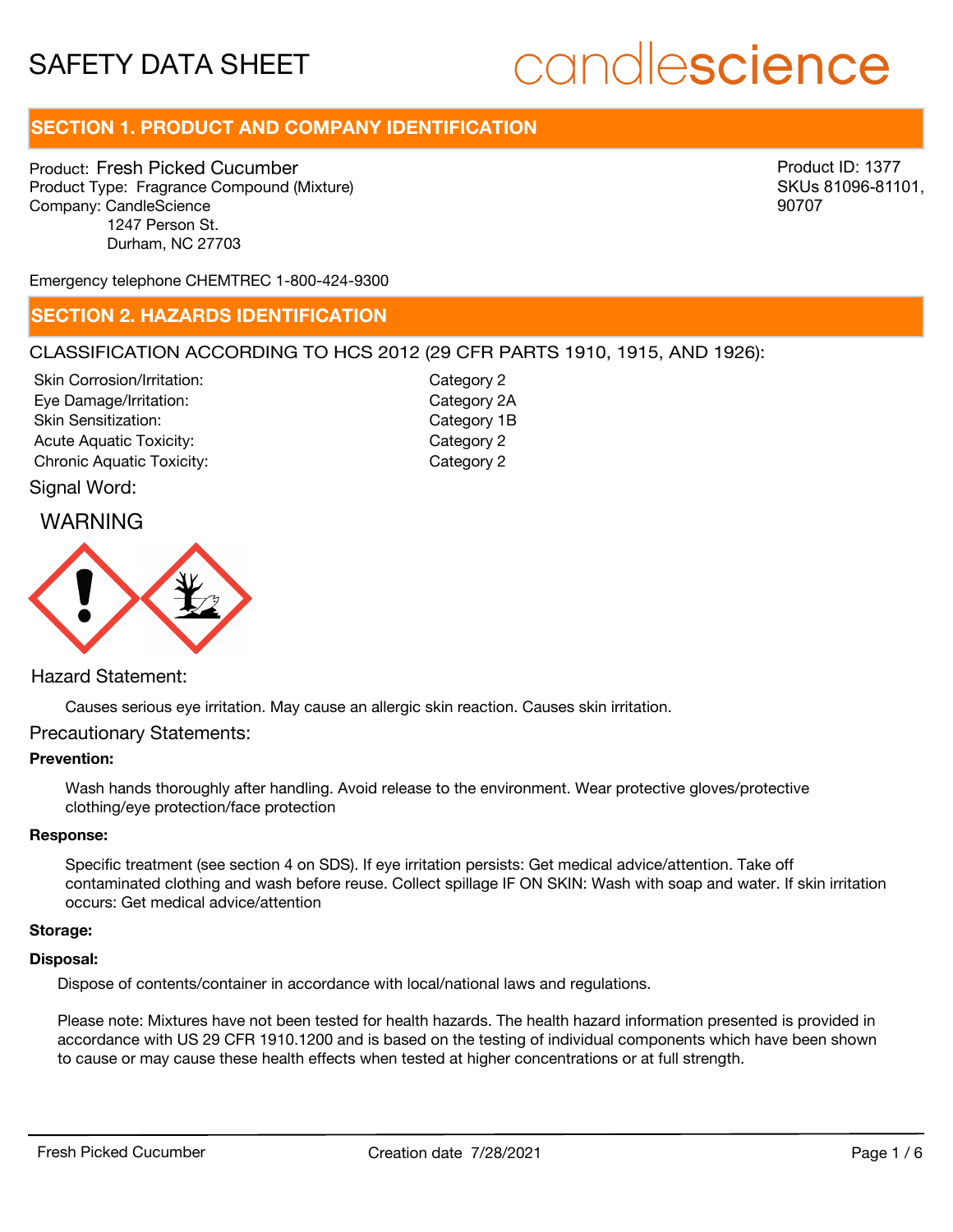# candlescience

## **SECTION 3. COMPOSITION/INFORMATION ON INGREDIENT**

| Hazardous components                                                            | CAS No.        | Weight %   |
|---------------------------------------------------------------------------------|----------------|------------|
| Hexyl cinnamic aldehyde                                                         | $101 - 86 - 0$ | $10 - 20$  |
| 2-Methyl-3-(p-isopropylphenyl)propionaldehyde                                   | 103-95-7       | $5 - 10$   |
| Methyl dihydrojasmonate                                                         | 24851-98-7     | $5 - 10$   |
| 2-acetyl-1,2,3,4,5,6,7,8-octahydro-2,3,8,8-tetra-methylnaphtalene (main isomer) | 54464-57-2     | $1 - 5$    |
| Linalool                                                                        | 78-70-6        | $1 - 5$    |
| Phenoxy Ethyl Iso Butyrate                                                      | 103-60-6       | $1 - 5$    |
| Hexyl salicylate                                                                | 6259-76-3      | $1 - 5$    |
| Phenethyl alcohol                                                               | $60 - 12 - 8$  | $1 - 5$    |
| alpha Terpineol                                                                 | $98 - 55 - 5$  | $1 - 5$    |
| Rosemary oil                                                                    | 8000-25-7      | $1 - 5$    |
| 4-Methyl-3-decen-5-ol                                                           | 81782-77-6     | $1 - 5$    |
| Dimethyl Benzyl Carbinol                                                        | 100-86-7       | $1 - 5$    |
| 2,4-dimethylcyclohex-3-ene-1-carbaldehyde                                       | 68039-49-6     | $1 - 5$    |
| Methoxy dicyclopentadiene                                                       | 86803-90-9     | $\leq 1$   |
| Vernaldehyde                                                                    | 66327-54-6     | $\leq 1$   |
| 2-Phenoxyethanol                                                                | 122-99-6       | $\leq$ 1   |
| Ethyl maltol                                                                    | 4940-11-8      | $\leq 1$   |
| Maltol                                                                          | $118 - 71 - 8$ | $\leq 1$   |
| Benzaldehyde                                                                    | $100 - 52 - 7$ | $\leq 0.1$ |
| Thyme oil, white                                                                | 8007-46-3      | $\leq 0.1$ |
| Damascone Alpha                                                                 | 24720-09-0     | $\leq 0.1$ |
| Methyl 2-nonynoate                                                              | $111 - 80 - 8$ | $\leq 0.1$ |
| Pyrazine, 2 Isobutyl 3 Methoxy                                                  | 24683-00-9     | $\leq 0.1$ |

## **SECTION 4. FIRST AID MEASURES**

Inhalation:

If inhaled, remove to fresh air. Seek medical attention immediately.

Skin contact:

Wash affected areas with soap and water. Seek medical advice if symptoms persist or develop. Remove contaminated clothes

## Eye contact:

Flush immediately with cold water for at least 15 minutes. Remove contact lenses. Seek medical advice if symptoms persist or develop.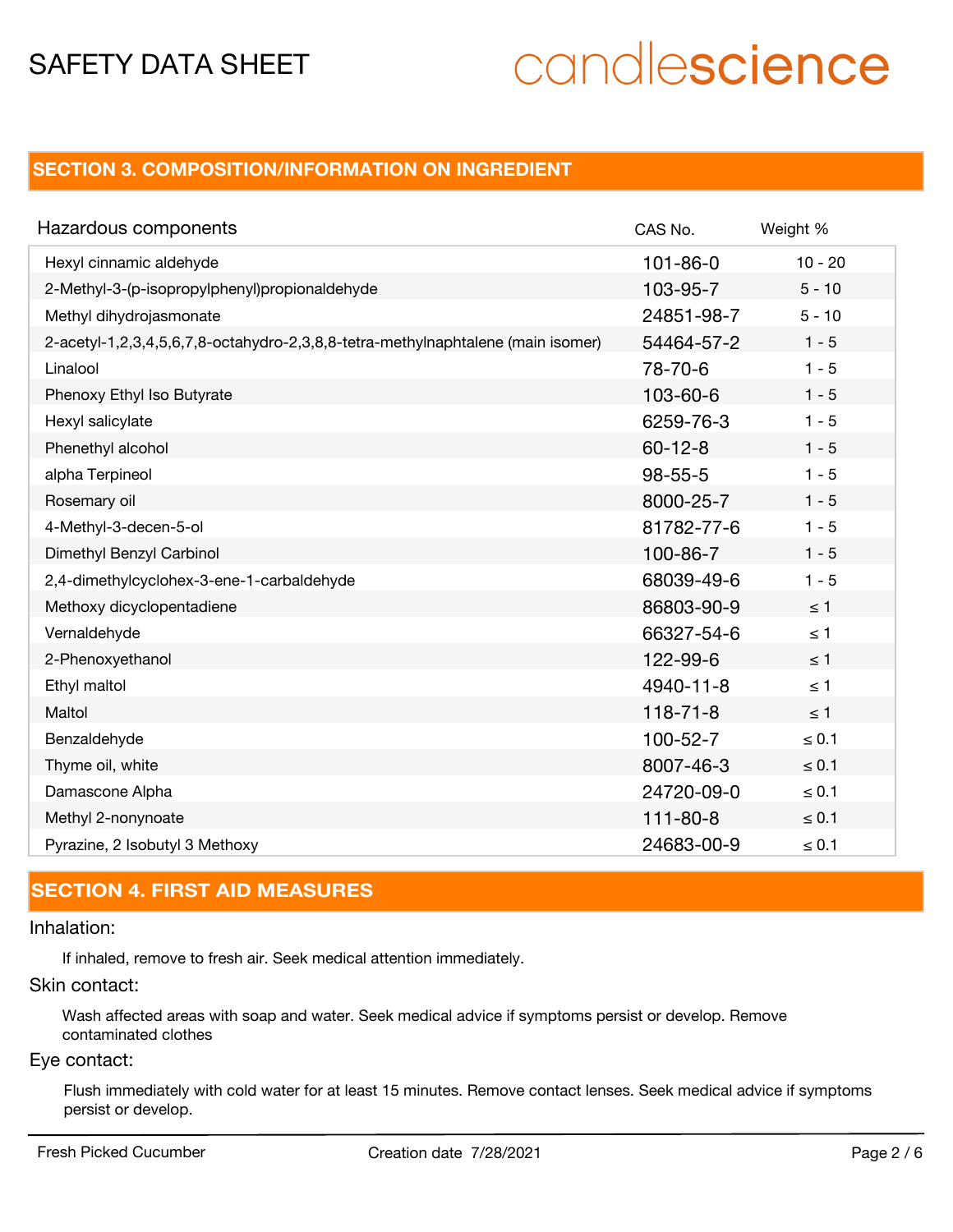# candlescience

## Ingestion:

Do NOT induce vomiting unless advised by poison control or physician. Never give anything by mouth to an unconscious person. Seek medical attention immediately. Rinse mouth with water.

Most important symptoms:

Indication of immediate medical attention:

General information:

## **SECTION 5. FIREFIGHTING MEASURES**

## Suitable extinguishing media:

Foam, carbon dioxide, or dry chemical.

## Unsuitable extinguishing media:

Avoid use of water in extinguishing fires.

## Specific hazards:

During fire, gases hazardous to health may be formed. Do not allow run-off from fire fighting to enter drains or water courses.

## Special fire fighting procedures:

Wear self-contained breathing apparatus for firefighting. Move containers from fire area if it can be done safely. Use water spray jet to protect personnel and to cool endangered containers.

## **SECTION 6. ACCIDENTAL RELEASE MEASURES**

## Personal precautions, protective equipment and emergency procedures:

Evacuate personnel to safe areas. Remove all sources of ignition. Ensure adequate ventilation. Keep people away from and upwind of spill/leak. Wear appropriate protective equipment and clothing during clean-up.

## Environmental precautions:

Do not allow to enter into soil/subsoil. Do not allow to enter into surface water or drains. Dispose of in accordance with local regulations. Local authorities should be advised if significant spillage cannot be contained.

## Methods and materials for containment and cleaning up:

Soak up with inert absorbent material (e.g. sand, silica gel, vermiculite). Keep in suitable and closed containers for disposal. Clean contaminated floors and objects thoroughly while observing environmental regulations.

## **SECTION 7. HANDLING AND STORAGE**

## Precautions for safe handling:

Avoid contact with skin and eyes. Avoid prolonged inhalation of vapors. Wash hands and other exposed areas with mild soap and water before eating, drinking or smoking and when leaving work. Handle in accordance with good industrial hygiene and safety practices.

Conditions for safe storage, including any incompatibilities:

Store in tightly closed and upright container in a cool, dry, ventilated area. Store away from light, heat, and sources of ignition.

## **SECTION 8. EXPOSURE CONTROLS/PERSONAL PROTECTION**

## Exposure Guidelines:

Fresh Picked Cucumber **Creation date 7/28/2021** Page 3 / 6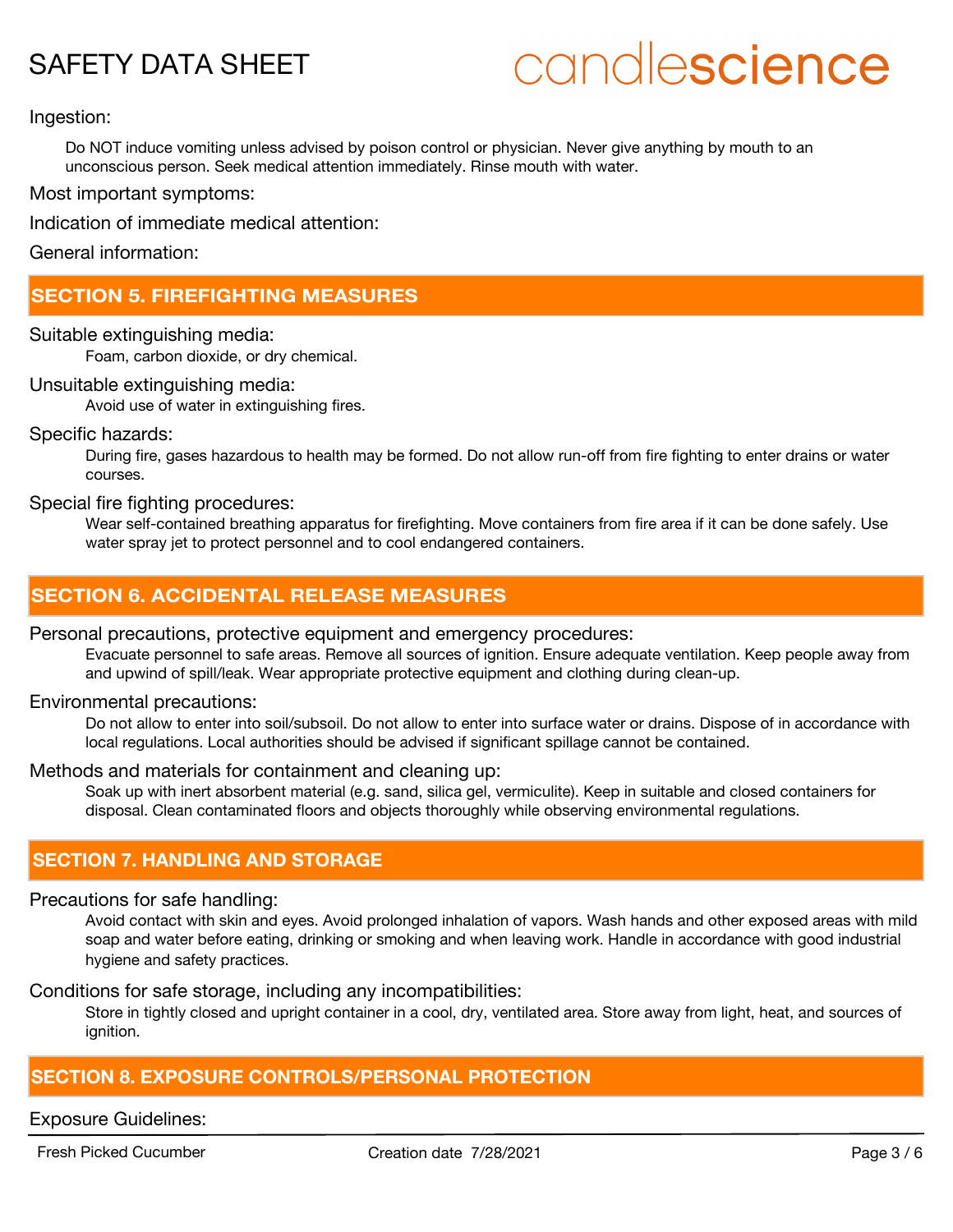# candlescience

US WEEL: Benzaldehyde (CAS 100-52-7) TWA 2ppm (8.7 mg/m<sup>3</sup>)

US WEEL: Benzaldehyde (CAS 100-52-7) STEL 4ppm (17.4 mg/m<sup>3</sup>)

## Appropriate Engineering Controls:

## **Ventilation:**

Use engineering controls to maintain airborne levels below exposure limit requirements or guidelines. If there are no applicable exposure limit requirements or guidelines, use only with adequate ventilation. Local exhaust ventilation may be necessary for some operations.

## Personal Protective Equipment:

## **Eye protection:**

Ensure that eyewash stations and safety showers are close to the workstation location. Chemical resistant goggles must be worn.

#### **Hand protection:**

Wear chemical resistant gloves suitable for this material as determined by a hazard assessment. Gloves should be discarded and replaced if there is any indication of degradation or chemical breakthrough.

#### **Skin and body protection:**

Wear protective clothing suitable for this material as determined by a hazard assessment.

#### **Respiratory protection:**

Respiratory protection should be worn when workplace exposures exceed exposure limit requirements or guidelines. If there are no applicable exposure limits or guidelines, use an approved respirator where there is a potential for adverse effects, including but not limited to respiratory irritation or odor, where indicated or required by the exposure assessment. Selection of air-purifying or positive-pressure supplied air will depend on the results of the exposure assessment which includes an evaluation of the specific operations and the actual or potential airborne concentrations. The type of cartridge or filter to be used must be selected and approved for the chemical, class, or classes of chemicals likely to be encountered in the workplace. For emergency conditions, use an approved positive-pressure self-contained breathing apparatus.

#### **General hygiene considerations:**

Handle in accordance with good industrial hygiene and safety practice. Remove contaminated clothing and protective equipment before entering eating areas. Wash hands before breaks and immediately after handling the product.

## **SECTION 9. PHYSICAL AND CHEMICAL PROPERTIES**

| Appearance:                                     | Liquid                 |  |
|-------------------------------------------------|------------------------|--|
| Color:                                          | Yellow                 |  |
| Odor:                                           | Characteristic of name |  |
| Odor threshold:                                 | N/A                    |  |
| pH:                                             | N/A                    |  |
| Melting point:                                  | N/A                    |  |
| Boiling point:                                  | N/A                    |  |
| Flashpoint:                                     | 96 $°C$<br>205 °F      |  |
| Evaporation Rate (Butyl Acetate $= 1$ ):<br>N/A |                        |  |
| Flammability (solid, gas):                      | N/A                    |  |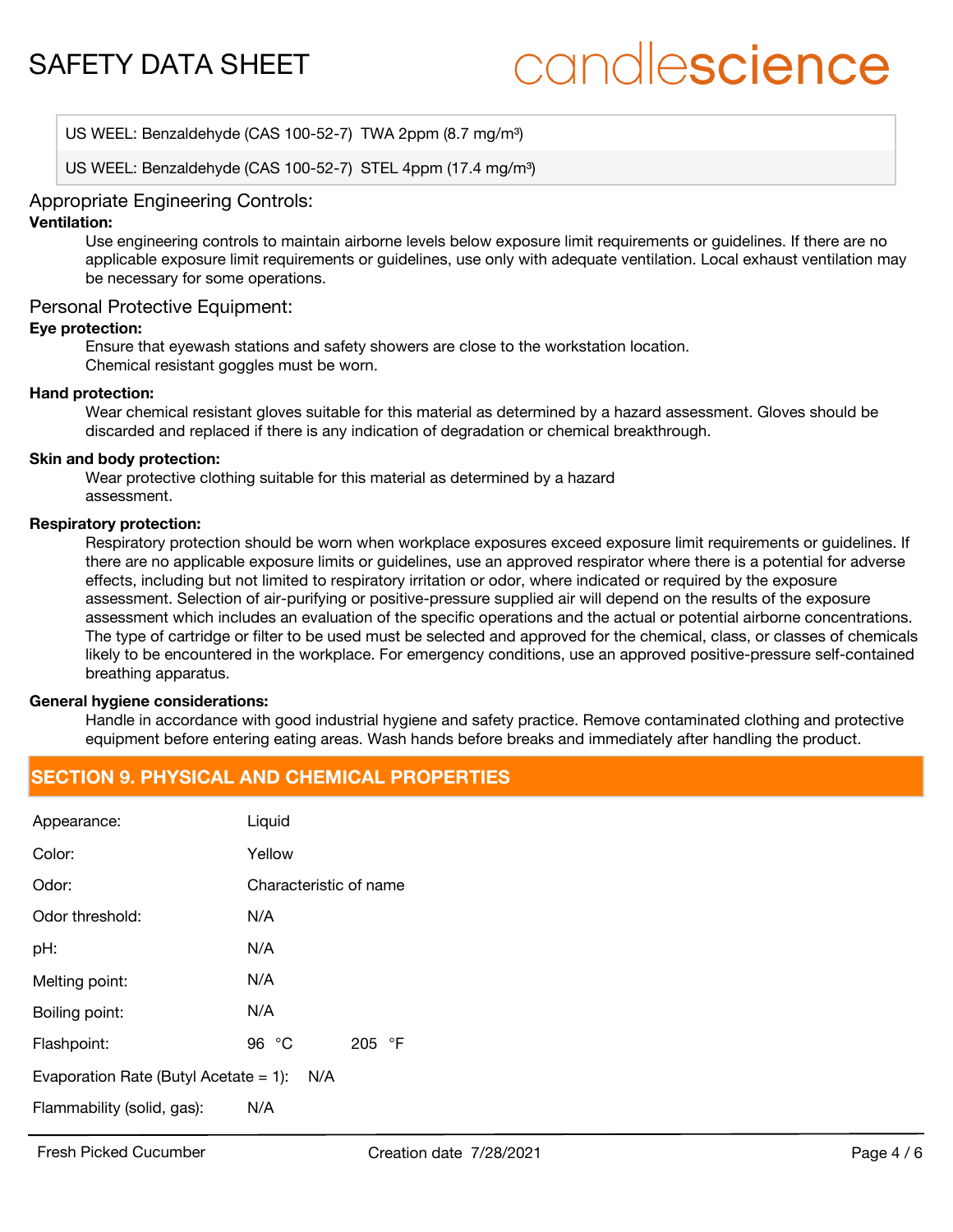# candlescience

Upper lower flammability or explosive limits: N/A

| Vapor density (Air=1):                         | N/A                               |  |
|------------------------------------------------|-----------------------------------|--|
| Vapor pressure:                                | $0.059$ (mm Hg @ 20 $^{\circ}$ C) |  |
| Specific gravity (H2O=1):                      | 0.936                             |  |
| Solubility in water:                           | No                                |  |
| Solubility in other solvents:                  | N/A                               |  |
| Partition coefficient: n-octanol/water:<br>N/A |                                   |  |
| Auto-ignition temperature:                     | Product is not self igniting      |  |
| Decomposition temperature:                     | N/A                               |  |
| Kinematic viscosity:                           | N/A                               |  |
| Dynamic viscosity:                             | N/A                               |  |
| Explosive properties:                          | Not explosive                     |  |
| Oxidizing properties:                          | Not oxidizing                     |  |
| Refractive index:                              | N/A                               |  |

## **SECTION 10. STABILITY AND REACTIVITY**

## **Chemical stability:**

The product is stable and non-reactive under normal conditions of use, storage and transport.

## **Possibility of hazardous reactions:**

Material is stable under normal conditions.

## **Conditions to avoid:**

Heat, flames and sparks. Temperature extremes and direct sunlight.

#### **Incompatible materials:**

Strong oxidizing agents. Strong acids. Strong Bases.

## **Hazardous decomposition products:**

No hazardous decomposition products are known.

## **SECTION 11. TOXICOLOGICAL INFORMATION**

## **Acute oral toxicity:**

N/A

## **Acute dermal toxicity:**

N/A

## **Acute inhalation toxicity:**

N/A

## **Skin corrosion/irritation:**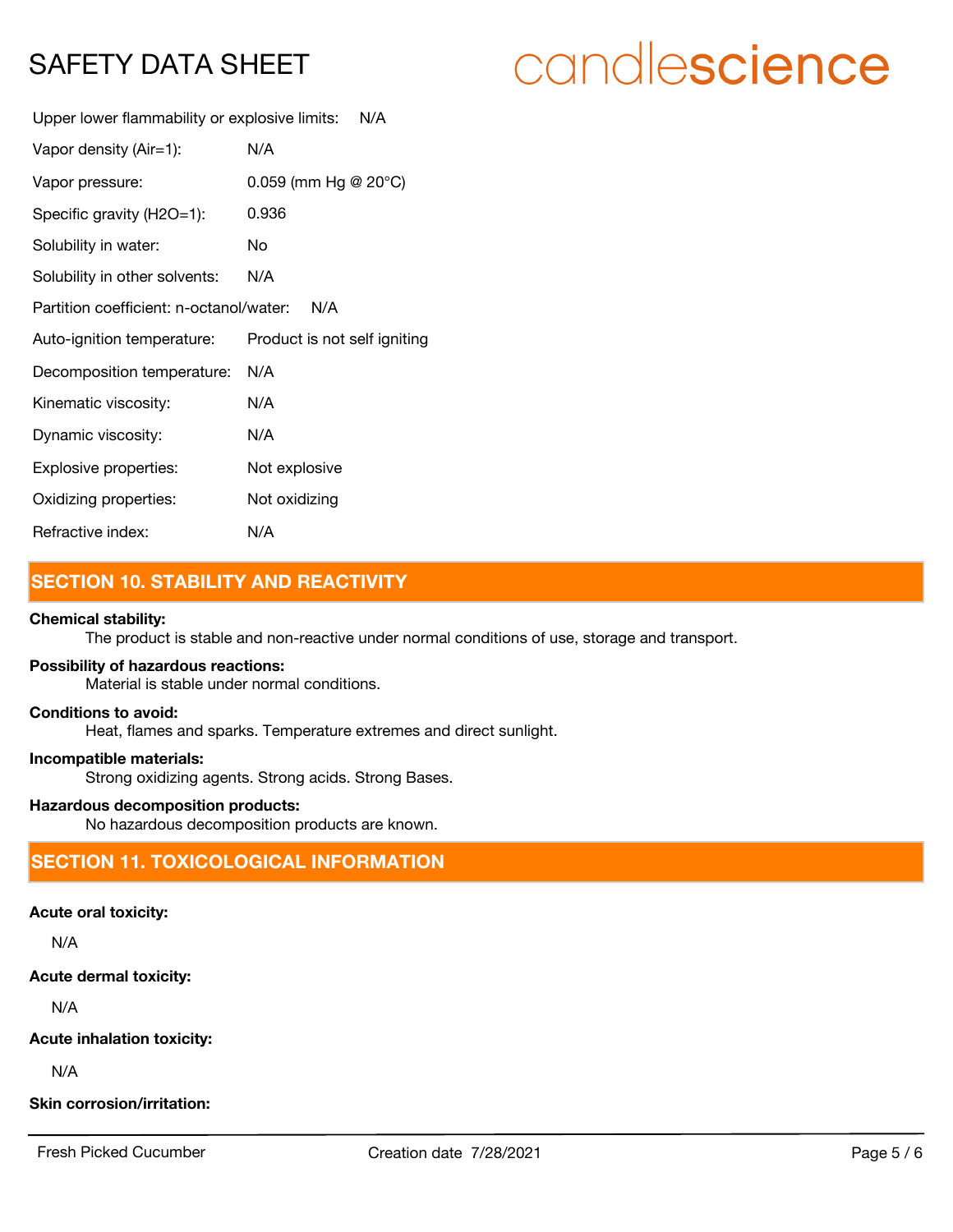# candlescience

Causes skin irritation.

## **Serious eye damage/eye irritation:**

Causes serious eye irritation.

## **Respiratory or skin sensitization:**

May cause an allergic skin reaction.

## **Mutagenicity:**

No information available.

## **Reproductive toxicity:**

No information available.

## **Carcinogenicity:**

No information available.

Please note: Mixtures have not been tested for health hazards. The health hazard information presented is provided in accordance with US 29 CFR 1910.1200 and is based on the testing of individual components which have been shown to cause or may cause these health effects when tested at higher concentrations or at full strength.

## **SECTION 12. ECOLOGICAL INFORMATION**

## **Ecotoxicity:**

Toxic to aquatic life with long lasting effects.

## **Persistence and Degradability:**

No information available.

## **Bioaccumulation:**

No information available.

## **Other Adverse Effects:**

No information available.

## **SECTION 13. DISPOSAL CONSIDERATIONS**

## **Disposal instructions:**

Collect and reclaim or dispose in sealed containers at licensed waste disposal site. Do not allow this material to drain into sewers/water supplies. Do not contaminate ponds, waterways or ditches with chemical or used container. Dispose of contents/container in accordance with local/regional/national/international regulations.

## **Local disposal regulations:**

Dispose in accordance with all applicable regulations.

## **Hazardous waste code:**

The waste code should be assigned in discussion between the user, the producer and the waste disposal company.

## **Waste from residues/unused products:**

Dispose of in accordance with local regulations. Empty containers or liners may retain some product residues. This material and its container must be disposed of in a safe manner.

## **Contaminated packaging:**

Since emptied containers may retain product residue, follow label warnings even after container is emptied. Empty